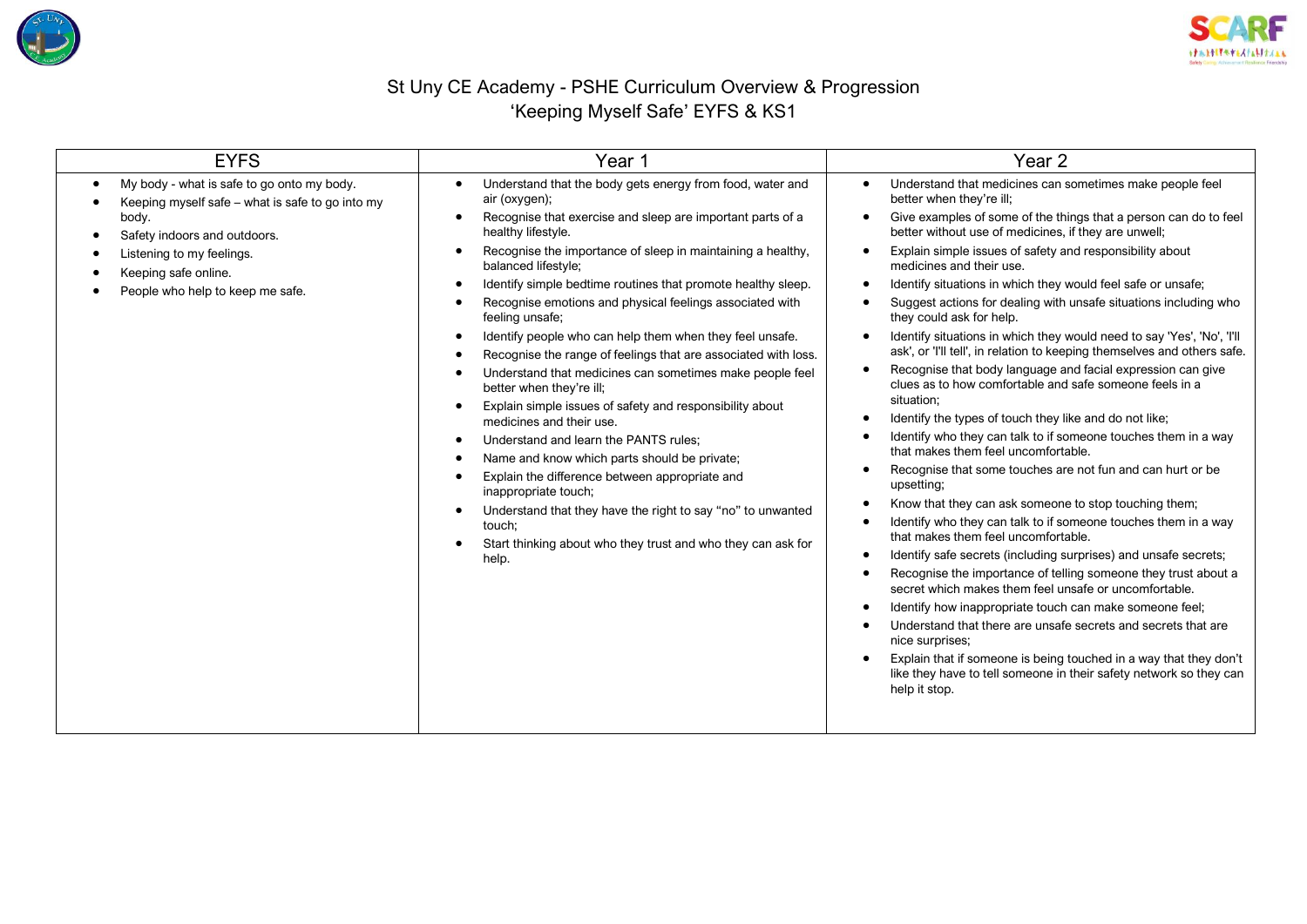



## St Uny CE Academy - PSHE Curriculum Overview & Progression

'Keeping Myself Safe' KS2

| Year <sub>3</sub>                                                                                                                                                                                                                                                                                                                                                                                                                                                                                                                                                                                                                                                                                                                                                                                                                                                                                                                                                                                                                                                                                                                                                                                                                           | Year 4                                                                                                                                                                                                                                                                                                                                                                                                                                                                                                                                                                                                                                                                                                                                                                                                                                                                                                                                                                                                                                                                                                                                                                                                                                                                                                                                                                                                                                                                                | Year 5                                                                                                                                                                                                                                                                                                                                                                                                                                                                                                                                                                                                                                                                                                                                                                                                                                                                                                                                                                                                                                                                                                                                                                                                                                                                                                                                                                                                                                                                                                                                                               | Year <sub>6</sub>                                                                                                                                                                                                                                                                                                                                                                                                                                                                                                                                                                                                                                                                                                                                                                                                                                                                                                                                                                                                                                                                                                                                                                                                                                                                                                                                                                                                                                                                                                                                                                                                                                                                            |  |
|---------------------------------------------------------------------------------------------------------------------------------------------------------------------------------------------------------------------------------------------------------------------------------------------------------------------------------------------------------------------------------------------------------------------------------------------------------------------------------------------------------------------------------------------------------------------------------------------------------------------------------------------------------------------------------------------------------------------------------------------------------------------------------------------------------------------------------------------------------------------------------------------------------------------------------------------------------------------------------------------------------------------------------------------------------------------------------------------------------------------------------------------------------------------------------------------------------------------------------------------|---------------------------------------------------------------------------------------------------------------------------------------------------------------------------------------------------------------------------------------------------------------------------------------------------------------------------------------------------------------------------------------------------------------------------------------------------------------------------------------------------------------------------------------------------------------------------------------------------------------------------------------------------------------------------------------------------------------------------------------------------------------------------------------------------------------------------------------------------------------------------------------------------------------------------------------------------------------------------------------------------------------------------------------------------------------------------------------------------------------------------------------------------------------------------------------------------------------------------------------------------------------------------------------------------------------------------------------------------------------------------------------------------------------------------------------------------------------------------------------|----------------------------------------------------------------------------------------------------------------------------------------------------------------------------------------------------------------------------------------------------------------------------------------------------------------------------------------------------------------------------------------------------------------------------------------------------------------------------------------------------------------------------------------------------------------------------------------------------------------------------------------------------------------------------------------------------------------------------------------------------------------------------------------------------------------------------------------------------------------------------------------------------------------------------------------------------------------------------------------------------------------------------------------------------------------------------------------------------------------------------------------------------------------------------------------------------------------------------------------------------------------------------------------------------------------------------------------------------------------------------------------------------------------------------------------------------------------------------------------------------------------------------------------------------------------------|----------------------------------------------------------------------------------------------------------------------------------------------------------------------------------------------------------------------------------------------------------------------------------------------------------------------------------------------------------------------------------------------------------------------------------------------------------------------------------------------------------------------------------------------------------------------------------------------------------------------------------------------------------------------------------------------------------------------------------------------------------------------------------------------------------------------------------------------------------------------------------------------------------------------------------------------------------------------------------------------------------------------------------------------------------------------------------------------------------------------------------------------------------------------------------------------------------------------------------------------------------------------------------------------------------------------------------------------------------------------------------------------------------------------------------------------------------------------------------------------------------------------------------------------------------------------------------------------------------------------------------------------------------------------------------------------|--|
| Identify situations which are safe or<br>$\bullet$<br>unsafe:<br>Identify people who can help if a<br>situation is unsafe;<br>Suggest strategies for keeping<br>safe.<br>Define the words danger and risk<br>$\bullet$<br>and explain the difference between<br>the two:<br>Demonstrate strategies for dealing<br>with a risky situation.<br>Identify some key risks from and<br>effects of cigarettes and alcohol;<br>Know that most people choose not<br>to smoke cigarettes; (Social Norms<br>message)<br>Define the word 'drug' and<br>understand that nicotine and<br>alcohol are both drugs.<br>Identify risk factors in given<br>situations;<br>Suggest ways of reducing or<br>managing those risks.<br>Evaluate the validity of statements<br>$\bullet$<br>relating to online safety;<br>Recognise potential risks<br>$\bullet$<br>associated with browsing online;<br>Give examples of strategies for<br>safe browsing online.<br>Know that our body can often give<br>$\bullet$<br>us a sign when something doesn't<br>feel right; to trust these signs and<br>talk to a trusted adult if this<br>happens;<br>Recognise and describe<br>appropriate behaviour online as<br>well as offline:<br>Identify what constitutes personal | Define the terms 'danger', 'risk' and<br>$\bullet$<br>'hazard' and explain the difference<br>between them:<br>Identify situations which are either<br>$\bullet$<br>dangerous, risky or hazardous;<br>Suggest simple strategies for managing<br>$\bullet$<br>risk.<br>Identify images that are safe/unsafe to<br>$\bullet$<br>share online;<br>Know and explain strategies for safe<br>$\bullet$<br>online sharing;<br>Understand and explain the implications<br>$\bullet$<br>of sharing images online without<br>consent.<br>Define what is meant by the word 'dare';<br>$\bullet$<br>Identify from given scenarios which are<br>$\bullet$<br>dares and which are not;<br>Suggest strategies for managing dares.<br>$\bullet$<br>Understand that medicines are drugs;<br>Explain safety issues for medicine use;<br>Suggest alternatives to taking a medicine<br>when unwell:<br>Suggest strategies for limiting the spread<br>$\bullet$<br>of infectious diseases (e.g. hand-washing<br>routines).<br>Understand some of the key risks and<br>effects of smoking and drinking alcohol;<br>Understand that increasing numbers of<br>$\bullet$<br>young people are choosing not to smoke<br>and that not all people drink alcohol<br>(Social Norms theory).<br>Describe stages of identifying and<br>$\bullet$<br>managing risk;<br>Suggest people they can ask for help in<br>$\bullet$<br>managing risk.<br>Understand that we can be influenced<br>both positively and negatively; | Explain what a habit is, giving examples;<br>$\bullet$<br>Describe why and how a habit can be<br>$\bullet$<br>hard to change.<br>Recognise that there are positive and<br>$\bullet$<br>negative risks;<br>Explain how to weigh up risk factors when<br>$\bullet$<br>making a decision;<br>Describe some of the possible outcomes<br>of taking a risk.<br>Demonstrate strategies to deal with both<br>$\bullet$<br>face-to-face and online bullying;<br>Demonstrate strategies and skills for<br>$\bullet$<br>supporting others who are bullied;<br>Recognise and describe the difference<br>$\bullet$<br>between online and face-to-face bullying.<br>Define what is meant by a dare;<br>$\bullet$<br>Explain why someone might give a dare;<br>$\bullet$<br>Suggest ways of standing up to someone<br>who gives a dare.<br>Recognise which situations are risky;<br>$\bullet$<br>Explore and share their views about<br>decision making when faced with a risky<br>situation:<br>Suggest what someone should do when<br>$\bullet$<br>faced with a risky situation.<br>Reflect on what information they share<br>offline and online;<br>Recognise that people aren't always who<br>$\bullet$<br>they say they are online;<br>Know how to protect personal information<br>$\bullet$<br>online.<br>Understand some of the complexities of<br>$\bullet$<br>categorising drugs;<br>Know that all medicines are drugs but not<br>$\bullet$<br>all drugs are medicines;<br>Understand ways in which medicines can<br>$\bullet$<br>be helpful or harmful and used safely or | Accept that responsible and respectful<br>$\bullet$<br>behaviour is necessary when interacting with<br>others online and face-to-face;<br>Understand and describe the ease with which<br>$\bullet$<br>something posted online can spread.<br>Identify strategies for keeping personal<br>$\bullet$<br>information safe online;<br>Describe safe behaviours when using<br>$\bullet$<br>communication technology.<br>Know that it is illegal to create and share<br>$\bullet$<br>sexual images of children under 18 years old;<br>Explore the risks of sharing photos and films<br>$\bullet$<br>of themselves with other people directly or<br>online:<br>Know how to keep their information private<br>online.<br>Define what is meant by addiction,<br>$\bullet$<br>demonstrating an understanding that<br>addiction is a form of behaviour:<br>Understand that all humans have basic<br>$\bullet$<br>emotional needs and explain some of the<br>ways these needs can be met.<br>Explain how drugs can be categorised into<br>$\bullet$<br>different groups depending on their medical<br>and legal context;<br>Demonstrate an understanding that drugs can<br>$\bullet$<br>have both medical and non-medical uses;<br>Explain in simple terms some of the laws that<br>$\bullet$<br>control drugs in this country.<br>Understand some of the basic laws in relation<br>$\bullet$<br>to drugs;<br>Explain why there are laws relating to drugs in<br>$\bullet$<br>this country.<br>Understand the actual norms around drinking<br>$\bullet$<br>alcohol and the reasons for common<br>misperceptions of these;<br>Describe some of the effects and risks of<br>$\bullet$<br>drinking alcohol. |  |
| information and when it is not<br>appropriate or safe to share this;<br>Understand and explain how to get<br>$\bullet$<br>help in a situation where requests<br>for images or information of<br>themselves or others occurs.                                                                                                                                                                                                                                                                                                                                                                                                                                                                                                                                                                                                                                                                                                                                                                                                                                                                                                                                                                                                                | Give examples of some of the<br>$\bullet$<br>consequences of behaving in an<br>unacceptable, unhealthy or risky way.                                                                                                                                                                                                                                                                                                                                                                                                                                                                                                                                                                                                                                                                                                                                                                                                                                                                                                                                                                                                                                                                                                                                                                                                                                                                                                                                                                  | unsafely.<br>Understand the actual norms around<br>smoking and the reasons for common<br>misperceptions of these.                                                                                                                                                                                                                                                                                                                                                                                                                                                                                                                                                                                                                                                                                                                                                                                                                                                                                                                                                                                                                                                                                                                                                                                                                                                                                                                                                                                                                                                    | Understand that all humans have basic<br>$\bullet$<br>emotional needs and explain some of the<br>ways these needs can be met;<br>Explain how these emotional needs impact on<br>$\bullet$<br>people's behaviour;                                                                                                                                                                                                                                                                                                                                                                                                                                                                                                                                                                                                                                                                                                                                                                                                                                                                                                                                                                                                                                                                                                                                                                                                                                                                                                                                                                                                                                                                             |  |